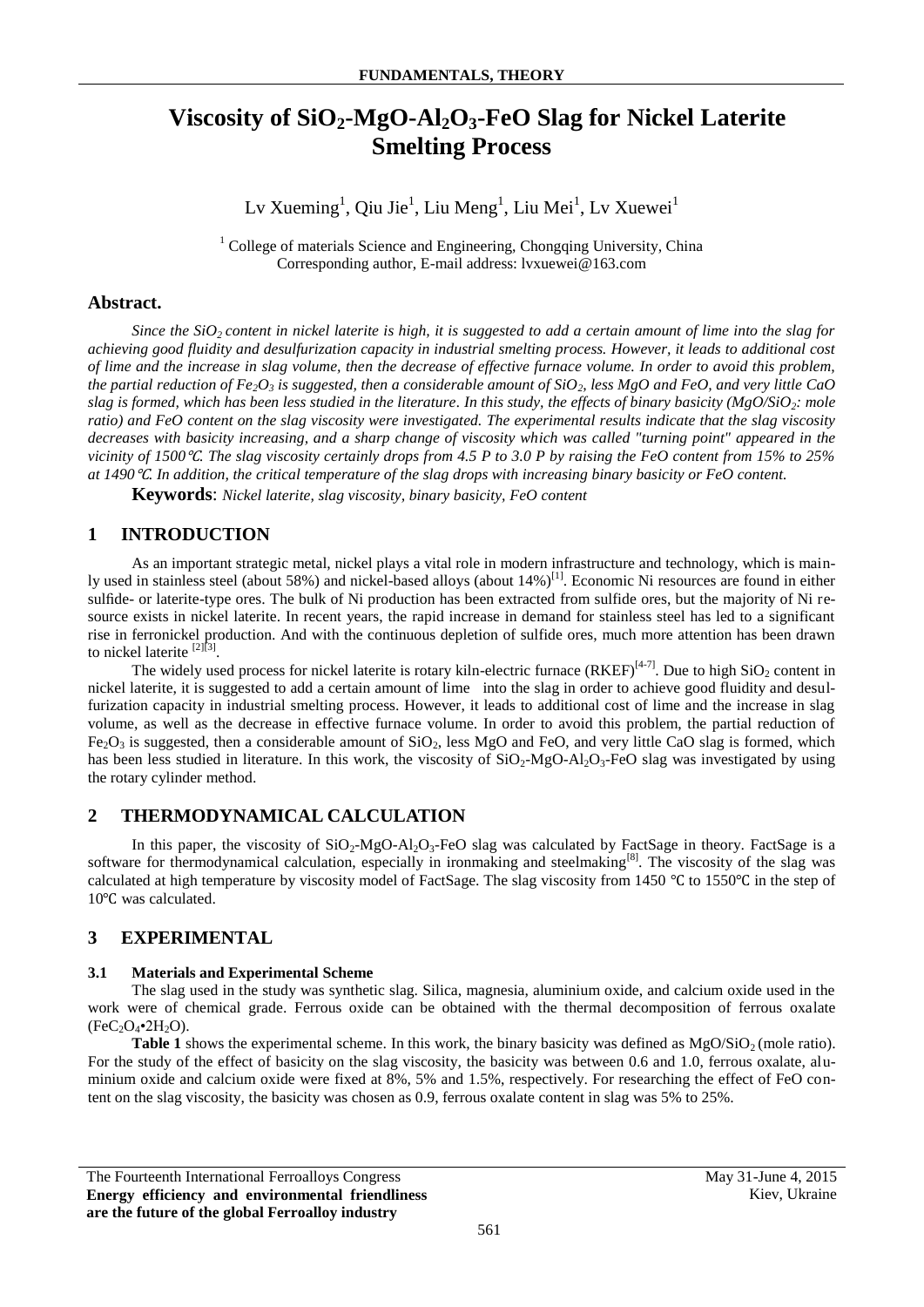| <b>Basicity</b> | FeO | MgO  | SiO <sub>2</sub> | $\text{Al}_2\text{O}_3$ | CaO |
|-----------------|-----|------|------------------|-------------------------|-----|
| 0.6             | 8   | 24.4 | 61.1             | 5                       | 1.5 |
| 0.7             | 8   | 27.2 | 58.3             | 5                       | 1.5 |
| 0.8             | 8   | 29.7 | 55.8             | 5                       | 1.5 |
| 0.9             | 8   | 32.1 | 53.4             | 5                       | 1.5 |
| 1.0             | 8   | 34.2 | 51.3             | 5                       | 1.5 |
| 0.9             |     | 33.2 | 55.3             | 5                       | 1.5 |
| 0.9             | 10  | 31.3 | 52.2             | 5                       | 1.5 |
| 0.9             | 15  | 29.4 | 49.1             | 5                       | 1.5 |
| 0.9             | 20  | 27.6 | 45.9             |                         | 1.5 |
| 0.9             | 25  | 25.7 | 42.8             |                         | 1.5 |
|                 |     |      |                  |                         |     |

Table 1: Experimental Scheme, wt %

### **3.2 Experimental Apparatus**

In the work, the viscosity of  $SiO_2$ -MgO-Al<sub>2</sub>O<sub>3</sub>-FeO slag was measured by using the rotary cylinder method. The schematic diagram of the viscosity measurement apparatus in this work is given in **Figure 1**.



**Figure 1:** The schematic diagram of the viscosity measurement apparatus

The Fourteenth International Ferroalloys Congress May 31-June 4, 2015 **Energy efficiency and environmental friendliness are the future of the global Ferroalloy industry**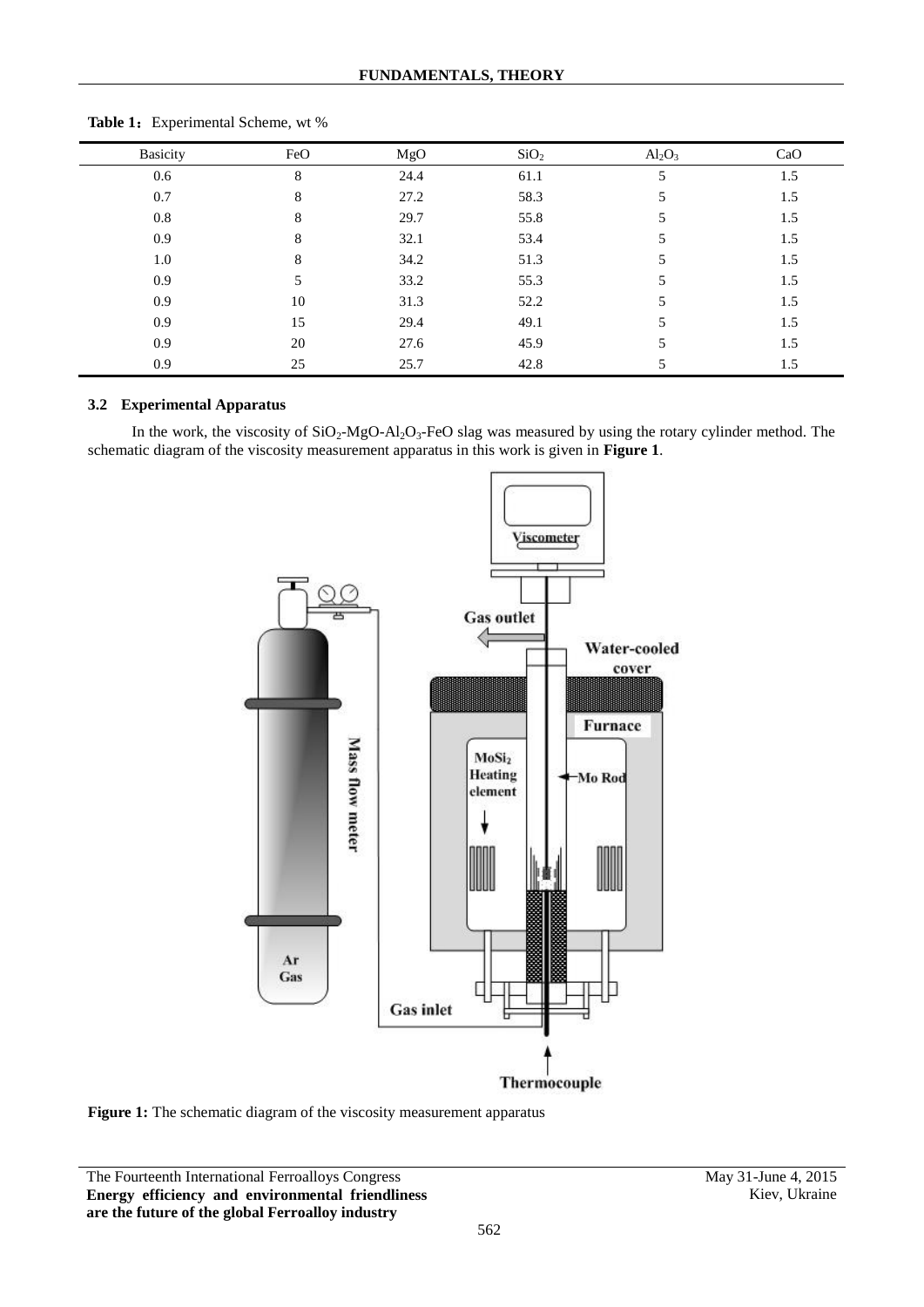### **3.3 Methods**

The viscosity test was carried out by carbon tube furnace in the laboratory. A molybdenum crucible was put in graphite crucible, and then both crucibles were put in the furnace. Before heating, the furnace was vacuumized, then argon was let into the furnace to release the air as the vacuum pressure reached 20 Pa and that operation was repeated twice. After that, the air outlet valve was opened when the furnace was full of argon and the inlet valve was kept open at the same time. The rate of argon was 1 L/min throughout the experiment. Furnace was heated according to the heating rule until it reached setting temperature and the temperature was kept constant for 2 hours to homogenize the melting slag. After inserting the detector measuring head into the melting slag, the slag temperature slightly reduced immediately. For this reason the test was maintained for sufficient amount of time until the measured value of viscosity was constant. The rotation speed of the measuring head was 12r/min throughout the whole test.

# **4 RESULTS AND DISCUSSION**

#### **4.1 Thermodynamical Calculation**

The viscosities of  $SiO<sub>2</sub>-MgO-Al<sub>2</sub>O<sub>3</sub>-FeO$  slag with variable binary basicity (R for short) (ranging between 0.6 and 1.0) and variable FeO content (ranging from 5% to 25%) in theory are shown in **Figure 2** and **Figure 3,** respectively. As can be seen from **Figure 2**, the slag viscosity decreases with the increase in temperature at the same basicity. Similarly, with the basicity rising from 0.6 to 1.0, the viscosity decreases at the same temperature. Moreover, the viscosity curve at  $R=0.9$  almost coincided with that at  $R=1.0$ . It can be seen from **Figure 3** that the viscosity of  $SiO<sub>2</sub>-MgO AI_2O_3$ -FeO slag decreases with temperature increase at the same FeO content in the slag, and it decreases with the FeO content rising from 5% to 25% at the same temperature. The slag viscosity is between 5 P and 10 P when FeO content is 20% and 25%, and the viscosity is suitable for melting slag.



**Figure 2:** Effect of basicity on viscosity in the theoretical calculation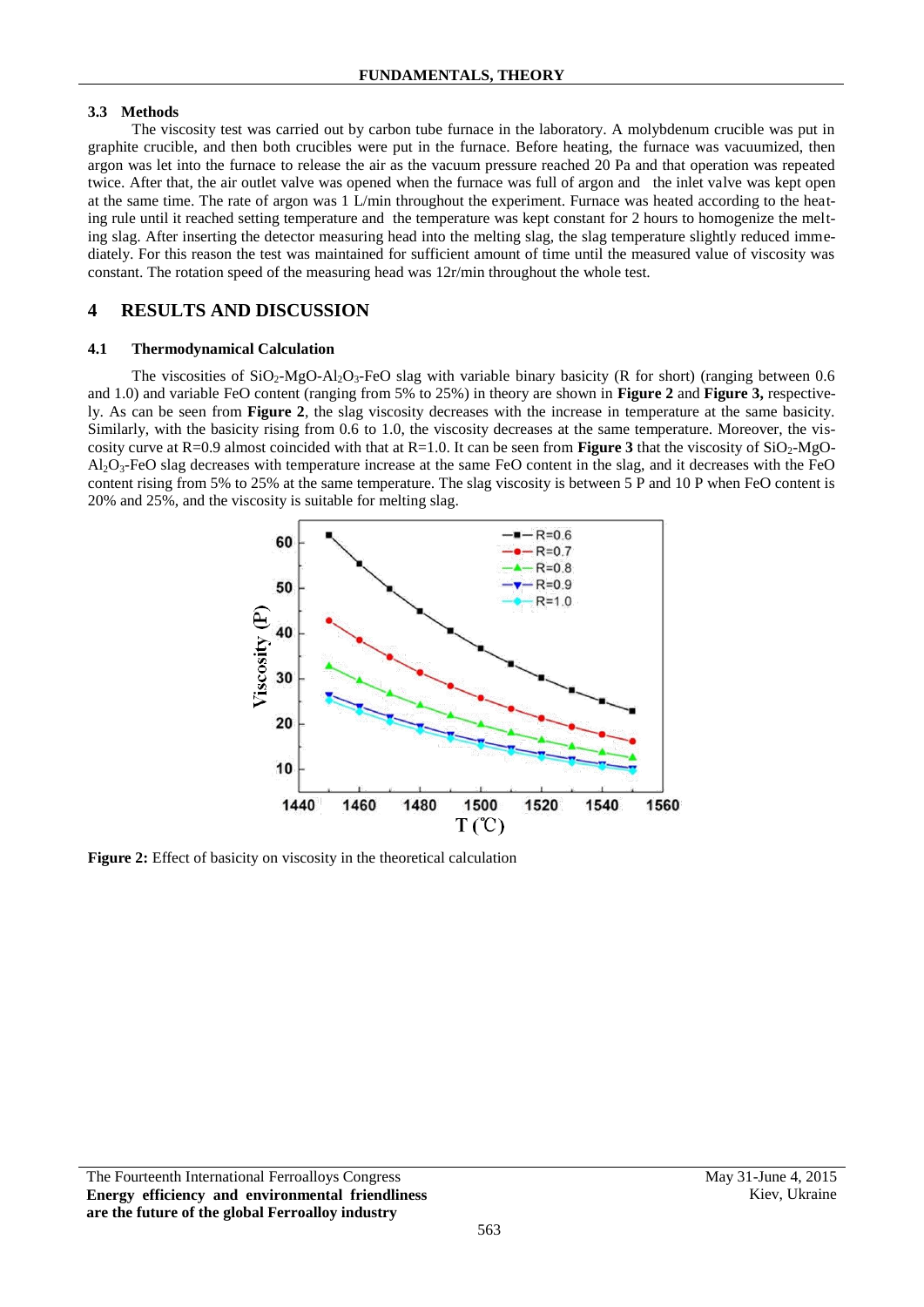

**Figure 3:** Effect of FeO content on viscosity in the theoretical calculation

#### **4.2 Effect of Binary Basicity on the Slag Viscosity**

**Figure 4** shows the viscosity with variable binary basicity in the experiment, the experimental temperature was fixed from 1470℃ to 1550℃. It can be seen that the viscosity decreases with the increase of binary basicity. And slag viscosity has a little change when temperature is higher than 1530 ℃. [SiO4]-tetrahedral forms a three-dimensional in-VISCOSITY HAS A HILLE CHANGE WHEN REHIPFLATURE IS HIGHLY THAN 1990 G. [5104]-connected networks through bonding oxygen atoms<sup>[6,7]</sup> in the silicate melt. Metal oxides such as magnesium oxide terconnected networks through and calcium oxide work on the silicate melt viscosity indirectly by influencing the silicon-oxygen anion structure. And the addition of magnesium ion results in the progressive breaking of these oxygen bonds with the formation of nonbridging oxygen, and the three-dimensional interconnected network depolymerizes to  $Si_2O_4^2$ -sheet, $Si_2O_6^4$ -ring, $Si_2O_7^6$ dimer or  $SiO_4^4$ -monomer, which lead to the decrease of the viscosity<sup>[9][10]</sup>.



**Figure 4:** Relationship between binary basicity and the slag viscosity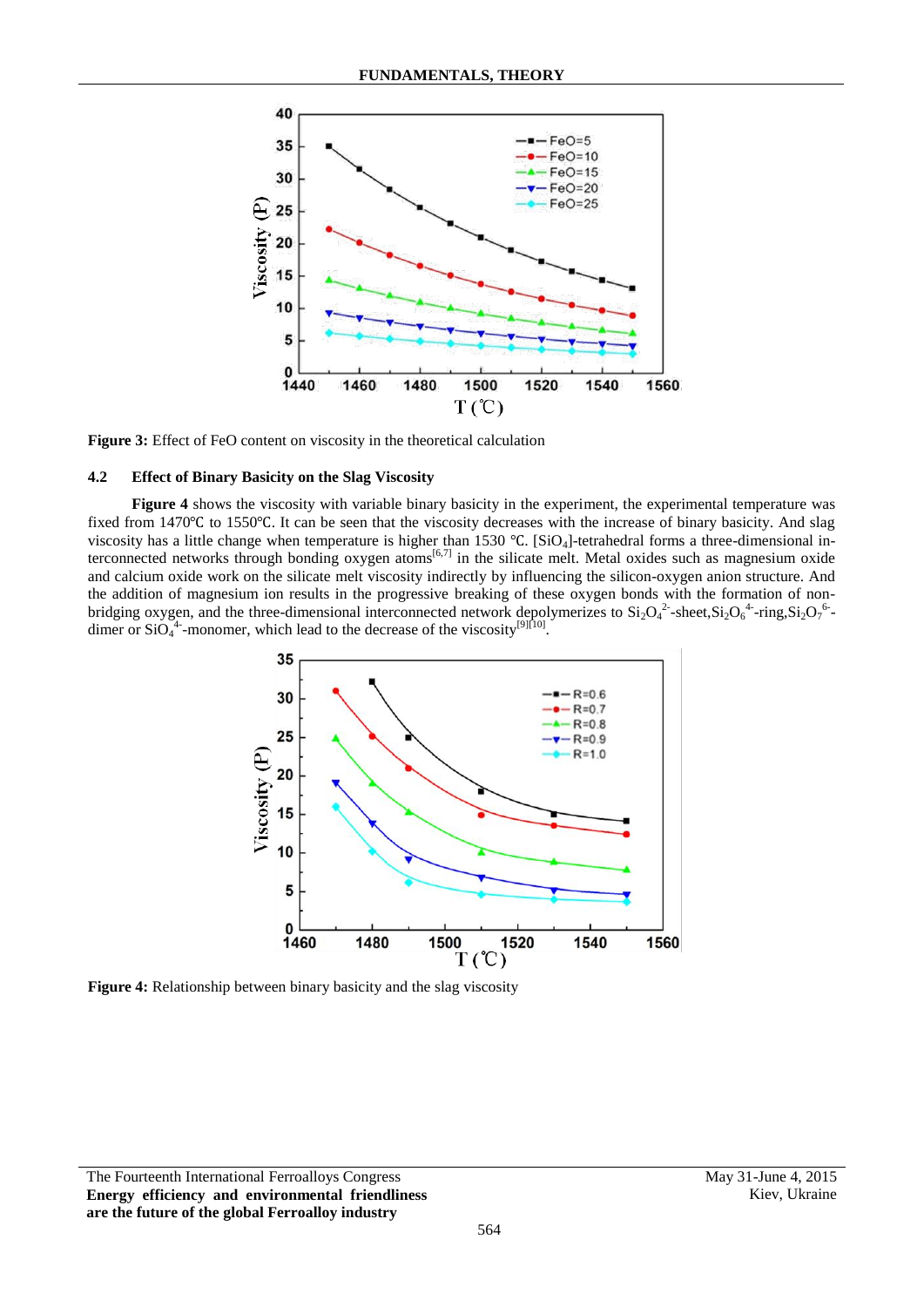

**Figure 5:** Impact on the melting temperature of basicity

The melting temperature of the  $SiO_2-H_2O_3-FeO$  slag under different basicity is given **Figure 5**. The results show that the melting temperature decreases gradually from 1514 ℃ to 1491 ℃ with the increase in basicity。

#### **4.3 Effect of FeO Content on the Slag Viscosity**

The effect of the FeO content on the viscosity in the laboratory test is shown in **Figure 6**. The experiment was carried out at 1450 ℃ to 1550 ℃. It can be seen that the slag viscosity decreases with the increasing of FeO content in slag, and the viscosity decreases from 4.5 P to 3.0 P by raising the FeO content from 15% to 25% at 1490℃. Temperature has a great influence on the viscosity when FeO content is low, slag viscosity decreases from 30 P to 4 P with the temperature increase from 1450 ℃to 1550 ℃, it means that the slag is more sensitive to temperature. And the viscosity curve has a feature of acidic slag in which the curve of viscosity is smooth, so it can be concluded that the slag belongs to acidic slag. There is an inflection point in the temperature of 1480℃.

According to the ion theory of slag, FeO can destroy the silicate system network. The viscosity is high at the same temperature when FeO content is 5% and 10%, then viscosity decreases obviously with the increase of FeO content to 15%. The influence of FeO content on viscosity decreases when FeO content is more than 20%. **Figure 7** shows the melting temperature of the slag at various FeO content in slag, and the melting temperature decreases from 1491℃ to 1476 ℃ with the increase of FeO content from 5% to 25%. This indicates that addition of FeO content contributes towards reduction of the melting temperature.



**Figure 6:** Relationship between FeO content and the slag viscosity

The Fourteenth International Ferroalloys Congress May 31-June 4, 2015 **Energy efficiency and environmental friendliness are the future of the global Ferroalloy industry**